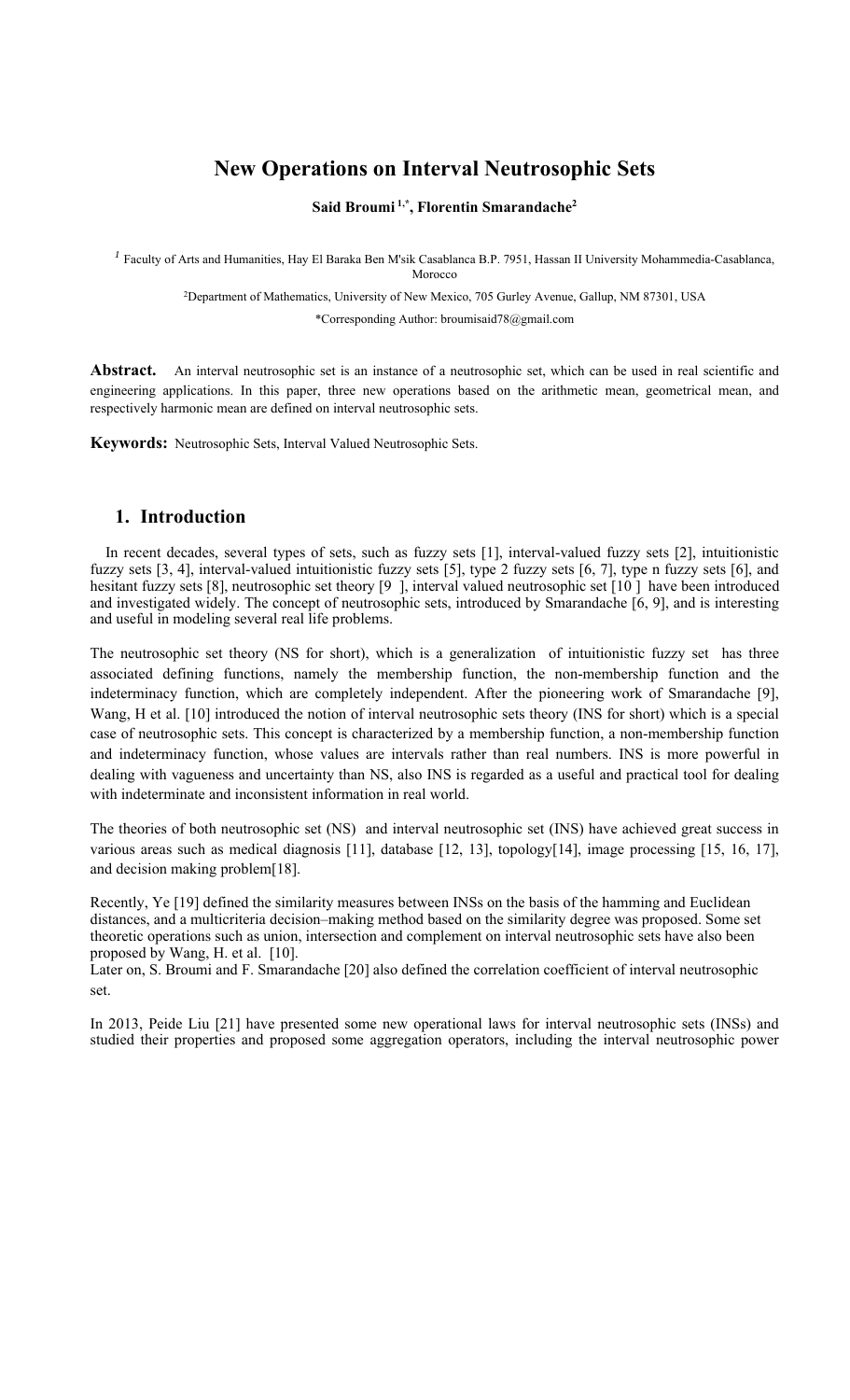generalized weighted aggregation (INPGWA) operator and interval neutrosophic power generalized ordered weighted aggregation (INPGOWA) operator, and gave a decision making method based on these operators.

In this paper, our aim is to propose three new operations on interval neutrosophic sets (INSs) and study their properties.

Therefore, the rest of the paper is set out as follows. In Section 2, some basic definitions related to neutrosophic set and interval valued neutrosophic set are briefly discussed. In Section 3, three new operations on interval neutrosophic sets have been proposed and some properties of the proposed operations on interval neutrosophic sets are proved. In section 4 we conclude the paper.

## **2. Preliminaries**

In this section, we mainly recall some notions related to neutrosophic sets, and interval neutrosophic sets relevant to the present work. See especially [9, 10, and 21] for further details and background.

**2.1. Definition** ([9]). Let U be an universe of discourse; then the neutrosophic set A is an object having the form  $A = \{ \langle x : T_A(x), I_A(x), F_A(x) \rangle, x \in U \}$ , where the functions T, I, F: U→]<sup>-0</sup>,1<sup>+</sup>[ define respectively the degree of membership, the degree of indeterminacy, and the degree of non-membership of the element  $x \in U$  to the set A with the condition:

$$
0 \le T_A(x) + I_A(x) + F_A(x) \le 3^+.
$$
 (1)

From philosophical point of view, the neutrosophic set takes the value from real standard or non-standard subsets of  $]^{-0,1}$ . So instead of  $]^{-0,1}$  we need to take the interval  $[0,1]$  for technical applications, because [<sup>−0,1+</sup>] will be difficult to apply in the real applications such as in scientific and engineering problems.

**2.2** .Definition [10]. Let X be a space of points (objects) with generic elements in X denoted by x. An interval neutrosophic set (for short INS) A in X is characterized by truth-membership function  $T_A(x)$ , indeteminacymembership function  $I_A(x)$  and falsity-membership function  $F_A(x)$ . For each point x in X, we have that  $T_A(x)$ ,  $I_A(x), F_A(x) \in [0, 1]$ .

For convenience, we can use  $x = (\lceil T^L, T^U \rceil, \lceil I^L, I^U \rceil, \lceil F^L, F^U \rceil)$  to represent an element in INS.

**Remark 1.** An INS is clearly a NS.

**2.3** .Definition [10]. Let A ={(  $[T_A^L, T_A^U]$ ,  $[I_A^L, I_A^U]$ ,  $[F_A^L, F_A^U]$ }}

- i. An INS A is empty if  $T_A^L = T_A^U = 0$ ,  $I_A^L = I_A^U = 1$ ,  $F_A^L = F_A^U = 1$ , for all x in A.
- ii. Let  $0 = <0, 1, 1>$  and  $1 = <1, 0, 0>$

In the following, we introduce some basic concepts related to INSs.

**2.4. Definition** [21]. Let  $\tilde{n}_1 = \{([T_1^L, T_1^U], [I_1^L, I_1^U], [F_1^L, F_1^U]\}\}$  and  $\tilde{n}_2 = \{([T_2^L, T_2^U], [I_2^L, I_2^U], [I_1^L, I_1^U]\}$  $F_2^L$  ,  $F_2^U$ ])} be two INSs.

i.  $\tilde{n}_1\cup\tilde{n}_2$  =[max(  $T^L_1$  ,  $T^L_2$ ), max(  $T^U_1$  ,  $T^U_2$ ) ], [ $\min(I^L_1,I^L_2)$ , $\min(I^U_1,I^U_2)$  ] , [ $\min(F^L_1,F^L_2)$ , $\min(F^U_1,F^U_2)$  ]  $\}$ ii.  $\tilde{n}_1\cap\tilde{n}_2=$ [min(  $T_1^L$ ,  $T_2^L$ ), min(  $T_1^U$  , $T_2^U$ ) ], [max $(I_1^L, I_2^L)$ max(  $I_1^U, I_2^U$ ) ] , [max( $F_1^L, F_2^L$ ),max(  $F_1^U, F_2^U$ ) ]  $\}$ 

**2.5. Definition**. Let  $\tilde{n}_1 = \{([\,T_1^L, T_1^U], [\,I_1^L, I_1^U], [\,F_1^L, F_1^U]\})\}$  and  $\tilde{n}_2 = \{([\,T_2^L, T_2^U], [\,I_2^L, I_2^U], [\,I_1^U, I_2^U]\}$  $F_2^L$ ,  $F_2^U$ ])} be two INSs, then the operational laws are defined as follows.

i. 
$$
\tilde{n}^c = [F^L, F^U], [1 - I^L, 1 - I^U], [T^L, T^U]
$$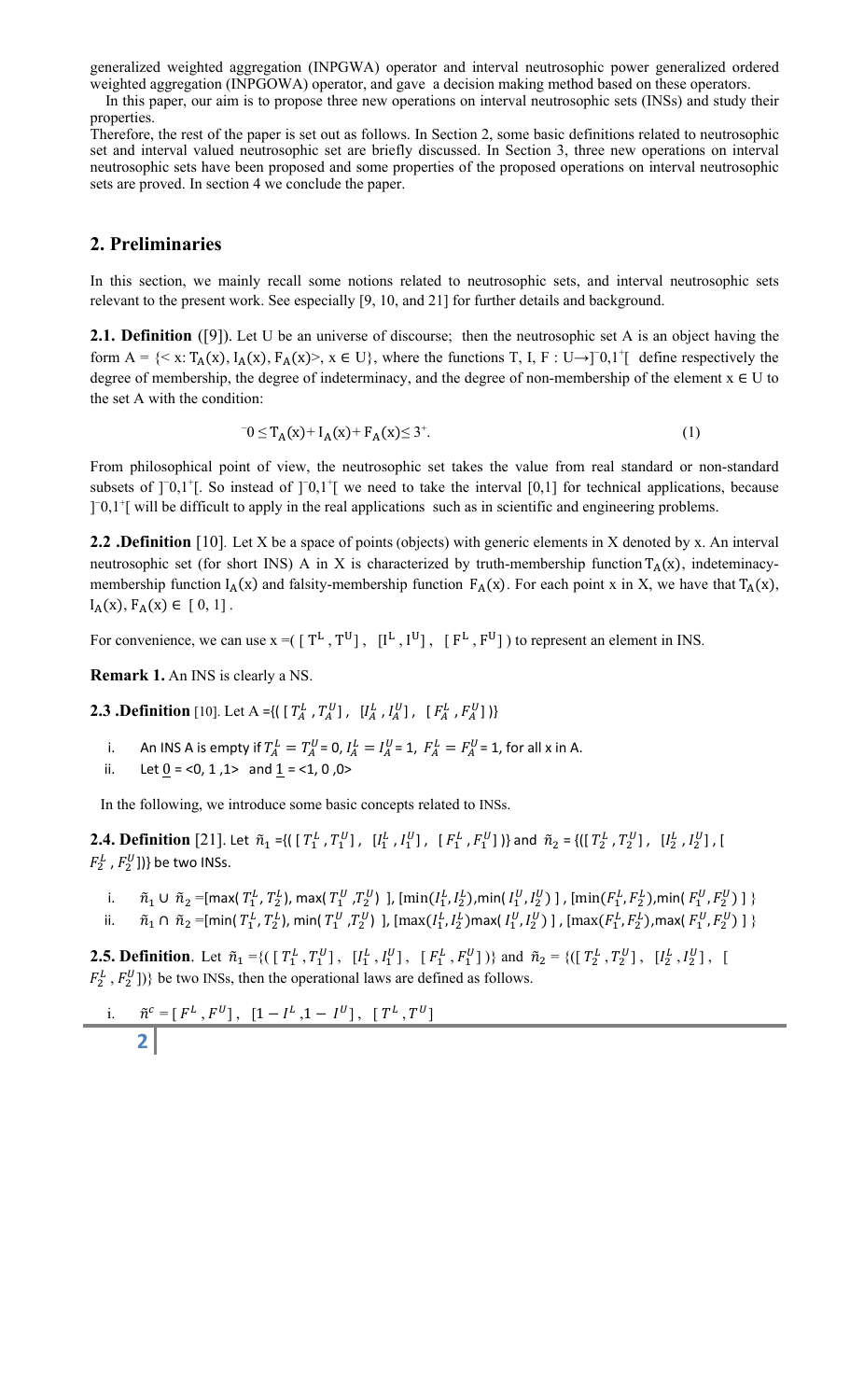ii.  $\tilde{n}_1 \oplus \tilde{n}_2 = (\left[T_1^L + T_2^L - T_1^L T_2^L, T_1^U + T_2^U - T_1^U T_2^U\right], \left[\right. \left.I_1^L \left.I_2^L \right], I_1^U \left.I_2^U\right], \left[\right.F_1^L F_2^L \right], F_1^U F_2^U\right])$ iii.  $\tilde{n}_1 \otimes \tilde{h}_2 = [T_1^L T_2^L , T_1^U T_2^U]$ ,  $[I_1^L + I_2^L - I_2^L I_2^L , I_1^U + I_2^U - I_1^U I_2^U]$ ,  $[F_1^L + F_2^L - F_2^L F_2^L , F_1^U + F_2^U - I_1^U I_2^U]$  $F_1^U F_2^U$ ] iv.  $\lambda \tilde{n} = \{ ([1 - (1 - T^L)^\lambda, 1 - (1 - T^U)^\lambda], [ (I^L)^\lambda, (I^U)^\lambda], [ (F^L)^\lambda, (F^U)^\lambda] \} \}.$ v.

### **3. Three New Operations on INSs**

**3.1. Definition:** Let  $\tilde{n}_1$  and  $\tilde{n}_2$  be two interval neutrosophic sets;, we propose the following operations on INSs as follows:

 $\tilde{n}_1 \text{ } @ \tilde{n}_2 = \{ \left( \begin{array}{cc} \frac{T_1^L + T_2^L}{2}, \frac{T_1^U + T_2^U}{2} \end{array}, \left[ \frac{I_1^L + I_2^L}{2}, \frac{I_1^U + I_2^U}{2} \right] , \left[ \frac{F_1^L + F_2^L}{2}, \frac{F_1^U + F_2^U}{2} \right], \text{ where } \leq T_1, I_1, F_1 \geq \in \tilde{n}_1, \leq T_2, I_2, F_2 \geq \frac{T_1^U + T_2^U}{2} \}$  $\in \tilde{n}_2$ 

 $\tilde{n}_1 \$ \tilde{n}_2 = \{ (\sqrt{T_1^L T_2^L}, \sqrt{T_1^U T_2^U} \], [\sqrt{I_1^L I_2^L}, \sqrt{T_1^U I_2^U} \], [\sqrt{F_1^L F_2^L}, \sqrt{F_1^U F_2^U} \] \}$ , where  $\lt T_1, I_1, F_1 \gt \in \tilde{n}_1, \lt T_2,$  $I_2, F_2 \geq \widetilde{n}_2$ 

 $\widetilde{n}_1$  #  $\widetilde{n}_2$  = {(  $\left[\frac{2\,T_1^L\,T_2^L}{T^L + \,T^L}\right]$  $\frac{2 T_1^L T_2^L}{T_1^L + T_2^L}$ ,  $\frac{2 T_1^U T_2^U}{T_1^U + T_2^U}$  $\frac{2 T_1^U T_2^U}{T_1^U + T_2^U}, \left[\frac{2 I_1^L I_2^L}{I_1^L + I_2^L}\right]$  $\frac{2 l_1^L l_2^L}{l_1^L + l_2^L}$ ,  $\frac{2 l_1^U l_2^U}{l_1^U + l_2^U}$  $\left[\frac{2 I_1^U I_2^U}{I_1^U + I_2^U}\right], \left[\frac{2 F_1^L F_2^L}{F_1^L + F_2^L}\right]$  $\frac{2 F_1^L F_2^L}{F_1^L + F_2^L}$ ,  $\frac{2 F_1^U F_2^U}{F_1^U + F_2^U}$  $\{\frac{f_2 P_1}{F_1^U + F_2^U} \}$ , where  $\langle T_1, I_1, F_1 \rangle \in \tilde{n}_1, \langle T_2, I_2, F_2 \rangle$  $\in \tilde{n}_2$ 

With  $T_1 = [T_1^L, T_1^U], I_1 = [I_1^L, I_1^U], F_1 = [F_1^L, F_1^U]$  and  $T_2 = [T_2^L, T_2^U], I_2 = [I_2^L, I_2^U], F_2 = [F_2^L, F_2^U]$ 

Obviously, for every two  $\tilde{n}_1$  and  $\tilde{n}_2$ , ( $\tilde{n}_1(\tilde{a}_1\tilde{n}_2)$ , ( $\tilde{n}_1\tilde{n}_1\tilde{n}_2$ ) and ( $\tilde{n}_1\tilde{n}_2$ ) are also INSs.

**3.2.Example** Let  $\tilde{n}_1$  (x)= {([0.2, 0.3], [0.5, 0.6], [0.2, 0.4 ]),([0.5, 0.8], [0.1, 0.2], [0.6, 0.1 ])} and  $\tilde{n}_2$  (x)=  $\{([0.4, 0.6], [0.3, 0.4], [0.3, 0.5], [0.3, 0.5], [0.1, 0.2], [0.5, 0.1]\}$  be two interval neutrosophic sets. Then we have

 $(\tilde{n}_1 \quad \hat{\omega} \quad \tilde{n}_2) = \{([0.3, 0.45], [0.4, 0.5], [0.25, 0.45]), (b, [0.4, 0.65], [0.1, 0.2], [0.55, 0.1]\}\}$ 

 $({\tilde{n}}_1 \$ {\tilde{n}}_2) = \{(a, [0.28, 0.42], [0.38, 0.48], [0.24, 0.44]), (b, [0.38, 0.63], [0.1, 0.2], [0.55, 0.1])\}$ 

 $(\tilde{n}_1 \# \tilde{n}_2) = \{(a, [0.26, 0.4], [0.37, 0.48], [0.24, 0.44]), (b, [0.37, 0.61], [0.1, 0.2], [0.54, 0.1])\}$ 

With these operations, several results follow.

**3.4. Theorem.** For  $\tilde{n}_1, \tilde{n}_2 \in \text{INSs}(X)$ ,

(i)  $\tilde{n}_1(\tilde{a}) \tilde{n}_2 = \tilde{n}_2(\tilde{a}) \tilde{n}_1;$ 

(ii)  $\tilde{n}_1$  $\tilde{n}_2$  $\tilde{n}_2$  $\tilde{n}_3$ ;

(iii)  $\tilde{n}_1 \# \tilde{n}_2 = \tilde{n}_2 \# \tilde{n}_1$ ;

**Proof.** These also follow from definitions.

**3.5. Theorem.** For  $\widetilde{n}_1$ ,  $\widetilde{n}_2 \in \text{INSs}(X)$ ,

$$
(\tilde{n}_1^c@ \tilde{n}_2^c)^c = \tilde{n}_1@ \tilde{n}_2
$$

**Proof.**  $\tilde{n}_1$   $\quad$   $\textcircled{d}$   $\tilde{n}_2$  = {(  $[\frac{T_1^L+T_2^L}{2}, \frac{T_1^U+T_2^U}{2}]$ ,  $[\frac{I_1^L+I_2^L}{2}, \frac{I_1^U+I_2^U}{2}]$ ,  $[\frac{F_1^L+F_2^L}{2}, \frac{F_1^U+F_2^U}{2}]$  where  $\ltT_1$ ,  $I_1$ ,  $F_1 > \in \tilde{n}_1$ ,  $\ltT_2$ ,  $I_2$ ,  $F_2 > \in \tilde{n$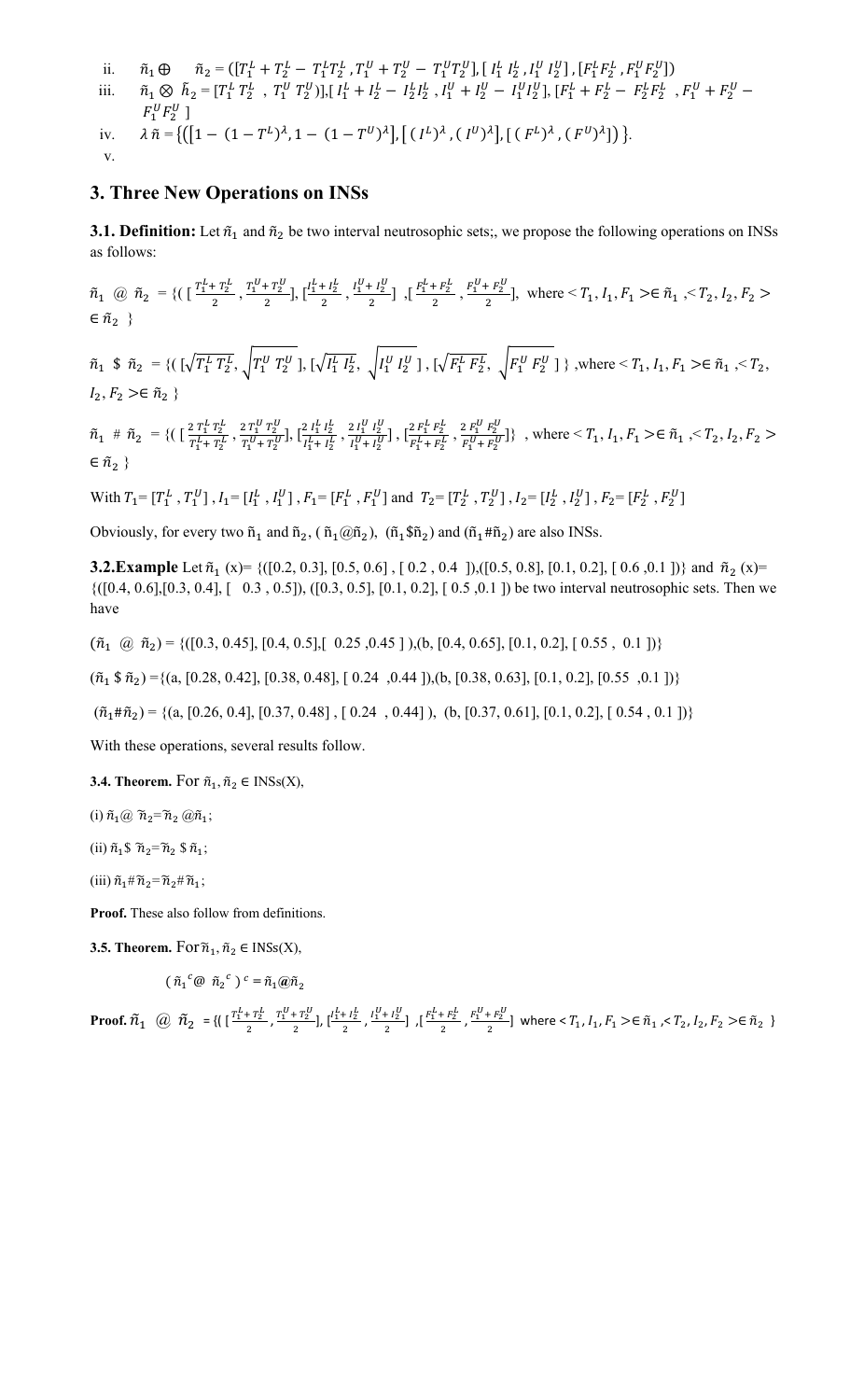$$
\tilde{n}_{1}^{c} = \{ \left( [ F_{1}^{L}, F_{1}^{U} ] , [1 - I_{1}^{L}, 1 - I_{1}^{U} ] , [ T_{1}^{L}, T_{1}^{U} ] \right) \}
$$
\n
$$
\tilde{n}_{2}^{c} = \{ \left( [ F_{2}^{L}, F_{2}^{U} ] , [1 - I_{2}^{L}, 1 - I_{2}^{U} ] , [ T_{2}^{L}, T_{2}^{U} ] \right) \}
$$
\n
$$
\tilde{n}_{1}^{c} \circled{a} \tilde{n}_{2}^{c} = \{ \left[ \frac{F_{1}^{L} + F_{2}^{L}}{2}, \frac{F_{1}^{U} + F_{2}^{U}}{2}, \left[ \frac{(1 - I_{1}^{L}) + (1 - I_{2}^{L})}{2}, \frac{(1 - I_{1}^{U}) + (1 - I_{2}^{U})}{2} \right], \left[ \frac{T_{1}^{L} + T_{2}^{L}}{2}, \frac{T_{1}^{U} + T_{2}^{U}}{2} \right] \} \right\}
$$
\n
$$
\left( \tilde{n}_{1}^{c} \circled{a} \tilde{n}_{2}^{c} \right) c = \left( \left[ \frac{F_{1}^{L} + F_{2}^{L}}{2}, \frac{F_{1}^{U} + F_{2}^{U}}{2}, \left[ \frac{(1 - I_{1}^{L}) + (1 - I_{2}^{L})}{2}, \frac{(1 - I_{1}^{U}) + (1 - I_{2}^{U})}{2} \right], \left[ \frac{T_{1}^{L} + T_{2}^{L}}{2}, \frac{T_{1}^{U} + T_{2}^{U}}{2} \right] \right)^{c} \right\}
$$
\n
$$
= \left( \left[ \frac{T_{1}^{L} + T_{2}^{L}}{2}, \frac{T_{1}^{U} + T_{2}^{U}}{2}, \left[ 1 - \frac{(1 - I_{1}^{L}) + (1 - I_{2}^{L})}{2}, 1 - \frac{(1 - I_{1}^{U}) + (1 - I_{2}^{U})}{2} \right], \left[ \frac{F_{1}^{L} + F_{2}^{L}}{2}, \frac{F_{1}^{U} + F_{2}^{U}}{2} \right] \right) \right\}
$$
\n
$$
= \left( \left[ \frac{T_{1}^{L} + T_{2
$$

Then  ${}^c\mathcal{Q}$   $\tilde{n}_2{}^c$  $\tilde{n}_1(\omega \tilde{n}_2)$ 

This proves the theorem.

Note 1: One can easily verify that

(i)  $(\tilde{n}_1^c \, \$ \, \tilde{n}_2^c) \, ^c \neq \tilde{n}_1 \, \$ \, \tilde{n}_2$ (ii)  $(\tilde{n}_1^c \# \tilde{n}_2^c)^c \neq \tilde{n}_1 \# \tilde{n}_2$ 

**3.6. Theorem.** For  $\tilde{n}_1, \tilde{n}_2$  and  $\tilde{n}_3 \in \text{INSs}(X)$ , we have the following identities:

(i) 
$$
(\tilde{n}_1 \cup \tilde{n}_2) \omega \tilde{n}_3 = (\tilde{n}_1 \omega \tilde{n}_3) \cup (\tilde{n}_2 \omega \tilde{n}_3);
$$

(ii)  $(\tilde{n}_1 \cap \tilde{n}_2) \circledcirc \tilde{n}_3 = (\tilde{n}_1 \circledcirc \tilde{n}_3) \cap (\tilde{n}_2 \circledcirc \tilde{n}_3)$ 

(iii) 
$$
(\tilde{n}_1 \cup \tilde{n}_2) \$ \tilde{n}_3 = (\tilde{n}_1 \$ \tilde{n}_3) \cup (\tilde{n}_2 \$ \tilde{n}_3);
$$

(iv)  $(\tilde{n}_1 \cap \tilde{n}_2)$  \$  $\tilde{n}_3 = (\tilde{n}_1 \hat{s} \tilde{n}_3) \cap (\tilde{n}_2 \hat{s} \tilde{h}_3);$ 

(v)  $((\tilde{n}_1 \cup \tilde{n}_2)) \# \tilde{n}_3 = (\tilde{n}_1 \# \tilde{n}_3) \cup (\tilde{n}_2 \# \tilde{n}_3);$ 

(vi)  $(\tilde{n}_1 \cap \tilde{n}_2) \# \tilde{n}_3 = (\tilde{n}_1 \# \tilde{n}_3) \cap (\tilde{n}_2 \# \tilde{n}_3);$ 

(vii)  $(\tilde{n}_1 \omega \tilde{n}_2) \oplus \tilde{n}_3 = (\tilde{n}_1 \oplus \tilde{n}_3) \omega (\tilde{n}_2 \oplus \tilde{n}_3);$ 

(viii)  $(\tilde{n}_1 \otimes \tilde{n}_2) \otimes \tilde{n}_3 = (\tilde{n}_1 \otimes \tilde{n}_3) \otimes (\tilde{n}_2 \otimes \tilde{n}_3)$ 

**Proof.** We prove (i), (iii), (v), (vii) and (ix), results (ii), (iv), (vi), (viii) and (x) can be proved analogously

(i) Using definitions in 2.4, 2.5 and 3.1,we have

 $\tilde{n}_1 = \{ \left( \begin{bmatrix} T_1^L, T_1^U \end{bmatrix}, \begin{bmatrix} I_1^L, I_1^U \end{bmatrix}, \begin{bmatrix} F_1^L, F_1^U \end{bmatrix} \right) \}$ 

 $\tilde{n}_2=\{ \left(\left[\; T_2^L\; ,\, T_2^U\right]\; ,\; \; \left[\; I_2^L\; ,\, I_2^U\right]\; ,\; \; \left[\; F_2^L\; ,\, F_2^U\right]\right)\}$ 

 $(\tilde{n}_1\cup\tilde{n}_2)\circledcirc \tilde{n}_3=\{$   $\mid$  [max(  $T^L_1$  ,  $T^L_2$  ) ,max(  $T^U_1$  ,  $T^U_2$  )] , [min(  $I^L_1$  ,  $I^L_2$  )] , [min(  $F^L_1$  ,  $F^L_2$  ),min(  $F^U_1$  ,  $F^U_2$  )]  $\mid$   $\rangle$   $\circledcirc$   $\{$   $\mid$   $\mid$  $T_3^L$  ,  $T_3^U$ ],  $[I_3^L, I_3^U]$ ,  $[F_3^L, F_3^U]\}$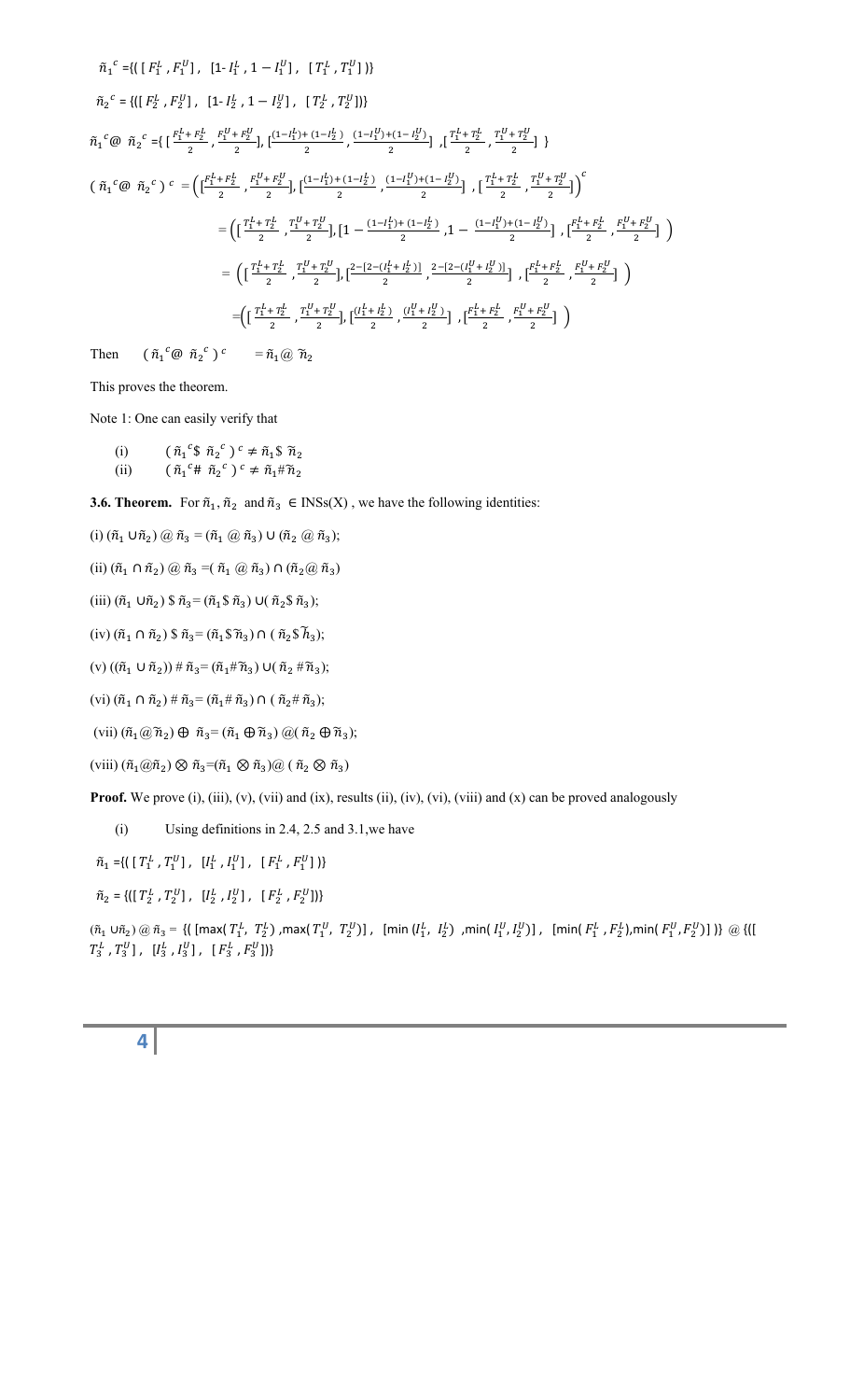$=\{[\frac{\max(\frac{T_1^L,T_2^L}{2})+T_3^L}{2} \ ,\frac{\max(\frac{T_1^U,T_2^U}{2})+T_3^U}{2} \ ],\big[\frac{\min(\frac{I_1^L,I_2^L}{2})+I_3^L}{2} \ ,\frac{\min(\frac{I_1^U,I_2^U}{2})+I_3^U}{2} \ ]\ ,\big[\frac{\min(\frac{F_1^L,F_2^L}{2})+F_3^L}{2} \ ,\frac{\min(\frac{F_1^U,F_2^U}{2})+F_3^U}{2} \ ]\}$ 

 $=\{ \left[\max(\frac{T_1^L+T_3^L}{2}, \frac{T_2^L+T_3^U}{2})\right., \max(\frac{T_1^U+T_3^U}{2}, \frac{T_2^U+T_3^U}{2})\right], \left[\min(\frac{I_1^L+I_3^L}{2}, \frac{I_2^L+I_3^L}{2})\right., \min(\frac{I_1^U+I_3^U}{2}, \frac{I_2^U+I_3^U}{2})\right], \left[\min(\frac{F_1^L+F_3^L}{2}, \frac{F_2^L+F_3^L}{2})\right],$  $\min\big(\frac{F_1^U+F_3^U}{2},\frac{F_2^U+F_3^U}{2}\big] \big\}$ 

 $=(\tilde{n}_1 \omega, \tilde{n}_3) \cup (\tilde{n}_2 \omega, \tilde{n}_3)$ 

This proves (i)

(iii) From definitions in 2.4, 2.5 and 3.1, we have

 $(\tilde{n}_1\cup\tilde{n}_2)\$   $\tilde{n}_3$  = {( [max(  $T^L_1$ ,  $T^L_2$ ) ,max(  $T^U_1$ ,  $T^U_2$ )] , [min(  $I^L_1$ ,  $I^L_2$ )] , [min(  $F^L_1$ ,  $F^L_2$ ),min(  $F^U_1$ ,  $F^U_2$ )] )}  $\$  {([  $T_3^L$  ,  $T_3^U$ ],  $[I_3^L, I_3^U]$ ,  $[F_3^L, F_3^U]\}$ 

 $= \{ [\sqrt{max(T_1^L, T_2^L) T_3^L}, \sqrt{max(T_1^U, T_2^U) T_3^U} \} , [\sqrt{min(I_1^L, I_2^L) I_3^L}, \sqrt{min(I_1^U, I_2^U) I_3^U} ], [\sqrt{min(F_1^L, F_2^L) F_3^L} ,$  $\sqrt{\min(F_1^U, F_2^U) F_3^U}$ ]}.

 $=\{ [\ \max(\sqrt{T_1^L T_3^L} \ , \sqrt{T_2^L T_3^L} \ ) , \max(\sqrt{T_1^U T_3^U} \ , \sqrt{T_2^U T_3^U} \ ) ] , [\min(\sqrt{I_1^L I_3^L} \ , \sqrt{I_2^L I_3^L} \ ) , \min(\sqrt{I_1^U I_3^U} \ , \sqrt{I_3^U I_3^U} \ ) ] \}$  $\sqrt{I_2^U \, I_3^U}$  )],  $[\min(\sqrt{F_1^L F_3^L} \quad , \sqrt{F_2^L F_3^L} \quad )$  ,  $\min(\sqrt{F_1^U F_3^U} \quad , \sqrt{F_2^U F_3^U} \quad )]\}$ 

 $=$  $(\tilde{n}_1$  $\tilde{s}\tilde{n}_3) \cup (\tilde{n}_2 \tilde{s}\tilde{n}_3);$ 

#### **This proves (iii).**

(v) Using definitions in 2.4, 2.5 and 3.1, we have

 $((\tilde{n}_1 \cup \tilde{n}_2)) \# \tilde{n}_3 = \{([max(T_1^L, T_2^L), max(T_1^U, T_2^U)]\}, [[min(I_1^L, I_2^L), min(I_1^U, I_2^U)]\}, [[min(I_1^L, F_2^L), min(I_1^U, F_2^U)]\}) \# \{([max(T_1^L, T_2^L), max(T_1^U, I_2^U)]\} \}$  $T_3^L$  ,  $T_3^U$ ],  $[I_3^L, I_3^U]$ ,  $[F_3^L, F_3^U]\}$ 

$$
=\big\{\,\big[\,\frac{2\max(\,T^{L}_{1},T^{L}_{2})\,T^{L}_{3}}{\max(\,T^{L}_{1},T^{L}_{2})+T^{L}_{3}}\,,\,\frac{2\max(\,T^{U}_{1},T^{U}_{2})\,T^{U}_{3}}{\max(\,T^{U}_{1},T^{U}_{2})\,+\,T^{U}_{3}}\big],\,\big[\frac{2\min(I^{L}_{1},I^{L}_{2})\,I^{L}_{3}}{\min(I^{L}_{1},I^{L}_{2})+I^{L}_{3}}\,,\,\frac{2\min(I^{U}_{1},I^{U}_{2})\,I^{U}_{3}}{\min(I^{U}_{1},I^{U}_{2})+I^{U}_{3}}\big]\,\,,\,\big],\,\big[\frac{2\min(F^{L}_{1},F^{L}_{2})\,F^{L}_{3}}{\min(F^{L}_{1},F^{L}_{2})+F^{L}_{3}}\,,\,\frac{2\min(F^{L}_{1},F^{L}_{2})\,F^{L}_{3}}{\min(F^{L}_{1},F^{L}_{2})+F^{L}_{3}}\,\big]\,\big\}
$$

 $=\{ \int \max \left( \frac{2 T_1^L T_3^L}{T_1^L + T_2^L} \right)$  $\frac{T_1^L T_3^L}{T_1^L + T_3^L}$ ,  $\frac{2 T_2^L T_3^L}{T_2^L + T_3^L}$  $\frac{r_1^L\;r_2^L\;r_3^L}{r_2^L+r_3^L}$ ) ,max  $(\frac{2\;r_1^U\;r_3^U}{r_1^U+r_3^U})$  $\frac{T_1^U T_3^U}{T_1^U + T_3^U}$  ,  $\frac{2 T_2^U T_3^U}{T_2^U + T_3^U}$  $\frac{(n+1)\cdot T_2^U}{(T_2^U+T_3^U)}$  )] , [  $\min\big(\frac{2^{-l_1^L}I_3^L}{l_1^L+I_3^L}\big)$  $\frac{l^2 l_1^L l_3^L}{l_1^L + l_3^L}$ ,  $\frac{2 l_2^L l_3^L}{l_2^L + l_3^L}$  $\frac{1}{2} \frac{l_2^L}{l_2^L + l_3^L}$ ), min  $\left(\frac{2}{l_1^U + l_3^U}\right)$  $\frac{1}{4} \frac{1}{4} \frac{1}{4} \frac{1}{4} \frac{1}{3}$ ,  $\frac{1}{4} \frac{1}{2} \frac{1}{4} \frac{1}{3}$  $\frac{2 I_2^{\circ} I_3^{\circ}}{I_2^{\prime\prime} + I_3^{\prime\prime}}$  )], [ **min**  $\left(\frac{2 \ F_1^L F_3^L}{r L + r L}\right)$  $\frac{f_1^L F_3^L}{F_1^L + F_3^L}$ ,  $\frac{2 F_2^L F_3^L}{F_2^L + F_3^L}$  $\frac{2\ F^L_2\ F^L_3}{F^L_2+F^L_3}$ ) ,min  $\binom{2\ F^U_1\ F^U_3}{F^U_1+F^U_3}$  $\frac{f_2 F_1^U F_3^U}{F_1^U + F_3^U}$ ,  $\frac{2 F_2^U F_3^U}{F_2^U + F_3^U}$  $\frac{2 F_2^V F_3^V}{F_2^U + F_3^U}$ )]}

 $=$  $(\tilde{n}_1 \# \tilde{n}_3) \cup (\tilde{n}_2 \# \tilde{n}_3)$ 

This proves (v)

(vii) Using definitions in 2.4, 2.5 and 3.1, we have

 $(\tilde{n}_1 \omega \tilde{n}_2) \oplus \tilde{n}_3 = (\tilde{n}_1 \oplus \tilde{n}_3) \omega (\tilde{n}_2 \oplus \tilde{n}_3);$ 

 $\tilde{n}_1 = \{ \left( \begin{bmatrix} T_1^L, T_1^U \end{bmatrix}, \begin{bmatrix} I_1^L, I_1^U \end{bmatrix}, \begin{bmatrix} F_1^L, F_1^U \end{bmatrix} \right) \}$ 

 $\tilde{n}_2=\{ \left(\left[\; T_2^L\; ,\, T_2^U\right]\; ,\; \; \left[\; I_2^L\; ,\, I_2^U\right]\; ,\; \; \left[\; F_2^L\; ,\, F_2^U\right]\right)\}$ 

 $\tilde{n}_3 = \{ \left( \begin{array}{ccc} T_3^L, T_3^U \end{array} \right], \begin{array}{cc} [I_3^L, I_3^U] \end{array}, \begin{array}{cc} [F_3^L, F_3^U] \end{array} \}$ 

$$
=\{ \left( \begin{array}{cc} \frac{T_1^L + T_2^L}{2}, \frac{T_1^U + T_2^U}{2}, \frac{I_1^L + I_2^L}{2}, \frac{I_1^U + I_2^U}{2} \end{array}, \frac{I_1^L + I_2^L}{2} \right), \left[ \frac{F_1^L + F_2^L}{2}, \frac{F_1^U + F_2^U}{2} \right] \} \right) \oplus \{ \left( \begin{array}{cc} T_3^L, T_3^U \end{array}, \begin{array}{c} [I_3^L, I_3^U], [F_3^L, F_3^U] \end{array} \right) \}
$$

 $=\{[\frac{T_1^L+T_2^L}{2}+T_3^L -\frac{T_1^L+T_2^L}{2}\ T_3^L\,,\ \frac{T_1^U+T_2^U}{2}+T_3^U -\frac{T_1^U+T_2^U}{2}\ T_3^U\},\ [\frac{I_1^L+I_2^L}{2}\ I_3^L\,,\ \frac{I_1^U+I_2^U}{2}\ I_3^U\},\ [\frac{F_1^L+F_2^L}{2}\ F_3^L\,,\ \frac{F_1^U+F_2^U}{2}\ F_3^U\} \}$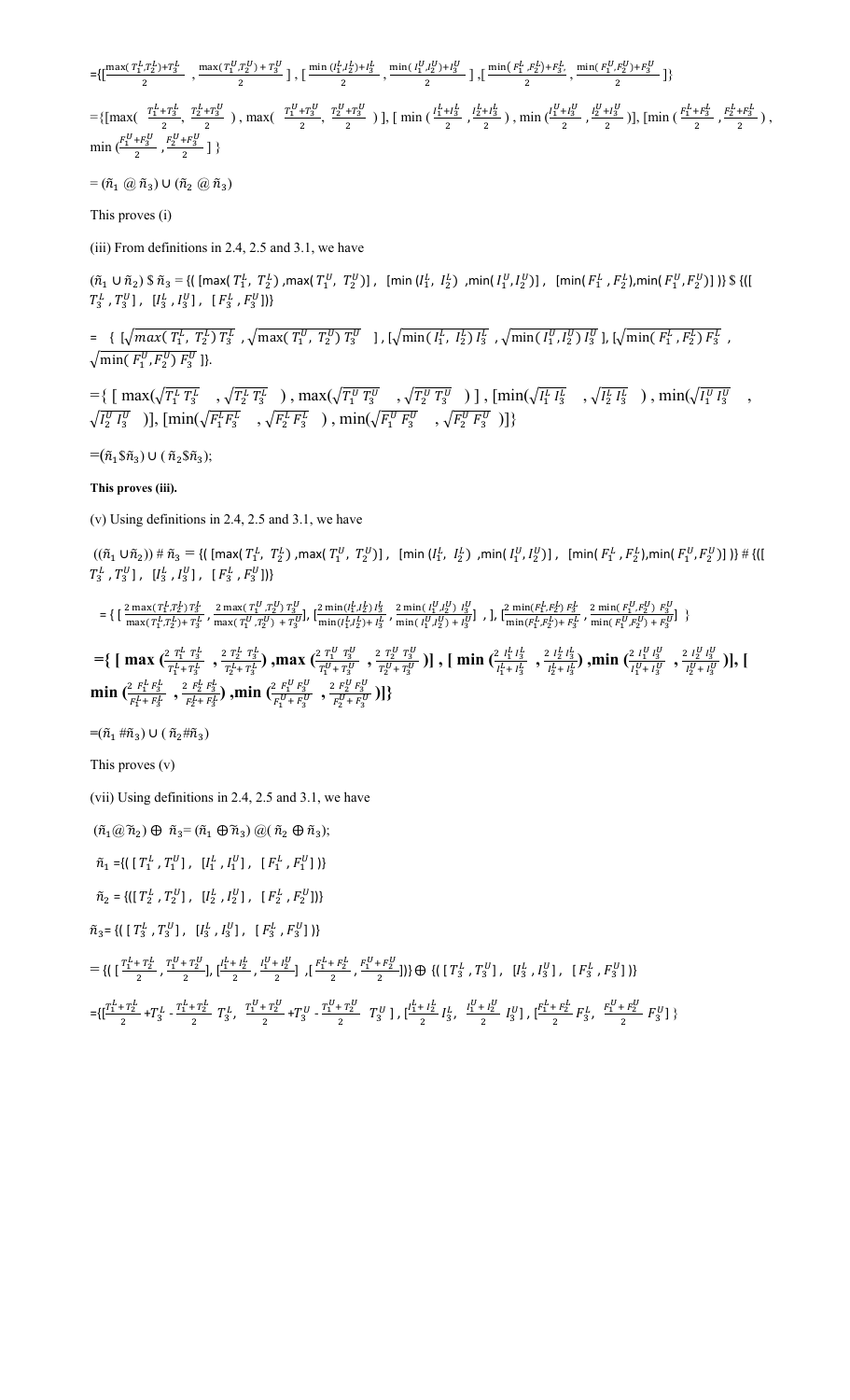$=\!\!\left\{\, [\frac{(T_1^L+T_3^L-T_1^L T_3^L)+(T_2^L+T_3^L-T_2^L T_3^L)}{2},\, \frac{(T_1^U+T_3^U-T_1^U T_3^U)+(T_2^U+T_3^U-T_2^U T_3^U)}{2}\,\right],\, [\frac{I_1^L+I_2^L}{2}\,\,I_3^L,\ \, \frac{I_1^U+I_2^U}{2}\,\, \,I_3^U\,\right\},\, [\frac{F_1^L+F_2^L}{2}\,\,F_3^L,\ \, \frac{F_1^U+F_2^U}{2}\,\,$ 

 $=(\tilde{n}_1 \oplus \tilde{n}_3) \textcircled{a} (\tilde{n}_2 \oplus \tilde{n}_3)$ 

This proves (vi)

**3.7. Theorem**. For  $\tilde{n}_1$  and  $\tilde{n}_2 \in \text{INSs}(X)$ , we have the following identities:

(i)  $(\tilde{n}_1 \oplus \tilde{n}_2) \cap (\tilde{n}_1 \otimes \tilde{n}_2) = \tilde{n}_1 \otimes \tilde{n}_2;$ 

(ii)  $(\tilde{n}_1 \oplus \tilde{n}_2) \cup (\tilde{n}_1 \otimes \tilde{n}_2) = \tilde{n}_1 \oplus \tilde{n}_2;$ 

(iii)  $(\tilde{n}_1 \oplus \tilde{n}_2) \cap (\tilde{n}_1 \otimes \tilde{n}_2) = \tilde{n}_1 \otimes \tilde{n}_2;$ 

(iv)  $(\tilde{n}_1 \oplus \tilde{n}_2) \cup (\tilde{n}_1 \widehat{a}_2) = \tilde{n}_1 \oplus \tilde{n}_2;$ 

(v)  $(\tilde{n}_1 \otimes \tilde{n}_2) \cap (\tilde{n}_1 \otimes \tilde{n}_2) = \tilde{n}_1 \otimes \tilde{n}_2;$ 

(vi)  $(\tilde{n}_1 \otimes \tilde{n}_2) \cup (\tilde{n}_1 \otimes \tilde{n}_2) = \tilde{n}_1 \otimes \tilde{n}_2;$ 

(vii)  $(\tilde{n}_1 \oplus \tilde{n}_2) \cap (\tilde{n}_1 \$\tilde{n}_2) = \tilde{n}_1 \$\tilde{n}_2;$ 

(viii)  $(\tilde{n}_1 \oplus \tilde{n}_2) \cup (\tilde{n}_1 \hat{\sigma}_2) = \tilde{n}_1 \oplus \tilde{n}_2;$ 

(ix)  $(\tilde{n}_1 \otimes \tilde{n}_2) \cap (\tilde{n}_1 \hat{\sigma}_1 \tilde{n}_2) = \tilde{n}_1 \otimes \tilde{n}_2;$ 

 $(x)$   $(\tilde{n}_1 \otimes \tilde{n}_2) \cup (\tilde{n}_1 \hat{n}_2) = \tilde{n}_1 \hat{n}_2;$ 

(xi)  $(\tilde{n}_1 \oplus \tilde{n}_2) \cap (\tilde{n}_1 \# \tilde{n}_2) = \tilde{n}_1 \# \tilde{n}_2;$ 

 $(xii)$   $(\tilde{n}_1 \oplus \tilde{n}_2) \cup (\tilde{n}_1 \# \tilde{n}_2) = \tilde{n}_1 \oplus \tilde{n}_2;$ 

(xiii)  $(\tilde{n}_1 \otimes \tilde{n}_2) \cap (\tilde{n}_1 \sharp \tilde{n}_2) = \tilde{n}_1 \otimes \tilde{n}_2;$ 

(xiv)  $(\tilde{n}_1 \otimes \tilde{n}_2) \cup (\tilde{n}_1 \sharp \tilde{n}_2) = \tilde{n}_1 \sharp \tilde{n}_2$ 

**Proof**. We prove (i), (iii), (v), (vii), (ix), (xi) and (xii), other results can be proved analogously.

(i) From definitions in 2.4, 2.5 and 3.1, we have

 $(\tilde{n}_1 \oplus \tilde{n}_2) \cap (\tilde{n}_1 \otimes \tilde{n}_2)$ 

 $\tilde{n}_1 = \{ \left( \begin{bmatrix} T_1^L, T_1^U \end{bmatrix}, \begin{bmatrix} I_1^L, I_1^U \end{bmatrix}, \begin{bmatrix} F_1^L, F_1^U \end{bmatrix} \right) \}$ 

 $\tilde{n}_2=\{ \left(\left[\; T_2^L\; ,\, T_2^U\right]\; ,\; \; \left[\; I_2^L\; ,\, I_2^U\right]\; ,\; \; \left[\; F_2^L\; ,\, F_2^U\right]\right)\}$ 

 $=([T_1^L + T_2^L - T_1^L T_2^L, T_1^U + T_2^U - T_1^U T_2^U], [\, I_1^L \, I_2^L \, , I_1^U \, I_2^U], [\, F_1^L F_2^L \, , F_1^U F_2^U] ) \, \cap \, \big\{ [\, T_1^L \, T_2^L \, , T_1^U \, T_2^U], \, [\, I_1^L + I_2^L - \, I_2^L I_2^L, \, I_1^U \, + I_2^U \, I_2^U] \big\}$  $I_2^U - I_1^U I_2^U$ ], [  $F_1^L + F_2^L - F_2^L F_2^L$ ,  $F_1^U + F_2^U - F_1^U F_2^U$  ] }

 $=\{ [\ \min{(T_1^L + T_2^L - T_1^L T_2^L, T_1^L T_2^L)} \ , \min{(T_1^U + T_2^U - T_1^U T_2^U, T_1^U T_2^U)} \},$ 

 $\left[\max(I_1^L I_2^L, I_1^L + I_2^L - I_2^L I_2^L\right), \max(I_1^U I_2^U, I_1^U + I_2^U - I_1^U I_2^U)\right], \left[\max(I_1^L I_2^L, F_1^L + F_2^L - F_2^L F_2^L\right), \max(I_1^U F_2^U, F_1^U + I_2^U I_2^U)\right]$  $F_2^U - F_1^U F_2^U$ ]}

 $=[T_1^L T_2^L , T_1^U T_2^U ]], [I_1^L + I_2^L - I_2^L I_2^L , I_1^U + I_2^U - I_1^U I_2^U ], [F_1^L + F_2^L - F_2^L F_2^L , F_1^U + F_2^U - F_1^U F_2^U ]$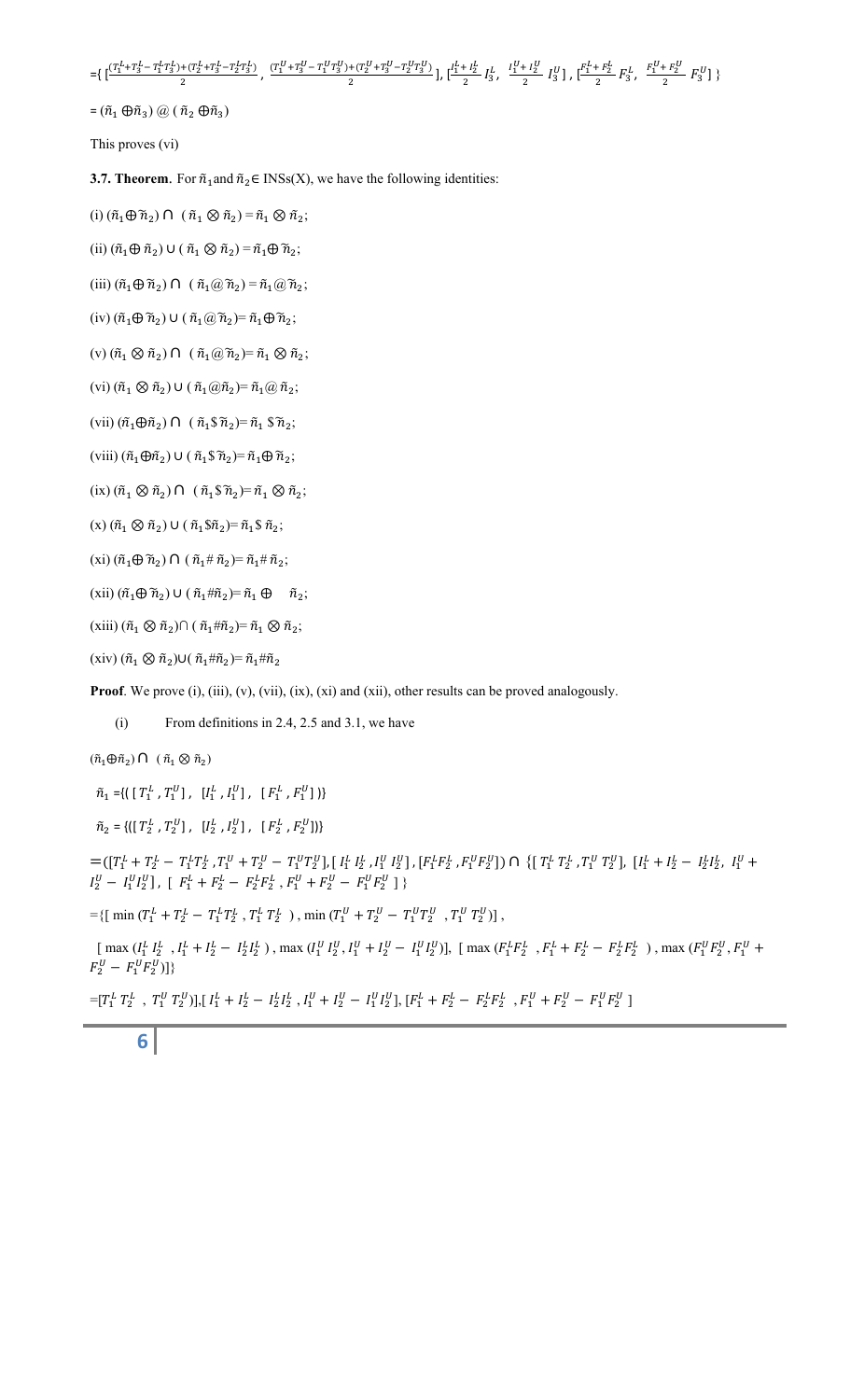$=\!\!\tilde{n}_1\otimes \tilde{n}_2$ 

This proves (i)

(iii) Using definitions in 2.4, 2.5 and 3.1, we have

$$
(\tilde{n}_1 \oplus \tilde{n}_2) \cap (\tilde{n}_1 \otimes \tilde{n}_2) = \tilde{n}_1 \otimes \tilde{n}_2;
$$
  
\n
$$
= \{ ([T_1^L + T_2^L - T_1^L T_2^L, T_1^U + T_2^U - T_1^U T_2^U], [I_1^L I_2^L, I_1^U I_2^U], [F_1^L F_2^L, F_1^U F_2^U] \} \cap \{ [\frac{T_1^L + T_2^L}{2}, \frac{T_1^U + T_2^U}{2}, \frac{I_1^U + I_2^L}{2}, \frac{I_1^U + I_2^U}{2}] , [\frac{F_1^L + F_2^U}{2}] \} \}
$$
  
\n
$$
= \{ [\min (T_1^L + T_2^L - T_1^L T_2^L, \frac{T_1^L + T_2^L}{2}) , \min (T_1^U + T_2^U - T_1^U T_2^U, \frac{T_1^U + T_2^U}{2}] ) ],
$$
  
\n
$$
[\max (I_1^L I_2^L, \frac{I_1^L + I_2^L}{2}) , \max (I_1^U I_2^U, \frac{I_1^U + I_2^U}{2}) ], [\max (F_1^L F_2^L, \frac{F_1^L + F_2^L}{2}) , \max (F_1^U F_2^U, \frac{F_1^U + F_2^U}{2}) ] \}.
$$
  
\n
$$
= \{ [\frac{T_1^L + T_2^L}{2}, \frac{T_1^U + T_2^U}{2}] , [\frac{I_1^L + I_2^L}{2}, \frac{I_1^U + I_2^U}{2}] , [\frac{F_1^L + F_2^L}{2}, \frac{F_1^U + F_2^U}{2}] ] = \tilde{n}_1 \otimes \tilde{n}_2 \}
$$
  
\nThis proves (iii).

**(v)** From definitions in 2.4, 2.5 and 3.1, we have

 $(\tilde{n}_1 \otimes \tilde{n}_2) \cap (\tilde{n}_1 \otimes \tilde{n}_2) = \tilde{n}_1 \otimes \tilde{n}_2;$ 

 $\{[T_1^L\ T_2^L\ ,\ T_1^U\ T_2^U)], [~I_1^L+I_2^L\ -\ I_2^L I_2^L\ ,\\ I_1^U+I_2^U\ -\ I_1^U I_2^U], [~F_1^L+F_2^L\ -\ F_2^L F_2^L\ ,\ F_1^U+F_2^U\ -\ F_1^U F_2^U\ ]\} \ \cap \big\{\ \big[\frac{T_1^L+T_2^L}{2},\frac{T_1^U+T_2^U}{2}\ \big]\ ,$  $\big[\begin{array}{cc} \frac{I_1^L + I_2^L}{2} \end{array}\big],\ \big[\begin{array}{cc} \frac{F_1^L + F_2^L}{2} \end{array}\big],\ \big[\begin{array}{cc} \frac{F_1^U + F_2^U}{2} \end{array}\big],\frac{F_1^U + F_2^U}{2} \end{array}\big]\big\}\,.$ 

 $=\{ \left[ \min \left( T_1^L T_2^L , \frac{T_1^L + T_2^L}{2} \right), \min \left( T_1^U T_2^U , \frac{T_1^U + T_2^U}{2} \right) \right], \left[ \max \left( I_1^L + I_2^L - I_2^L I_2^L , \frac{I_1^L + I_2^L}{2} \right), \max \left( I_1^U + I_2^U - I_1^U I_2^U , \frac{I_1^U + I_2^U}{2} \right) \right] \}$ **], [max**  $(F_1^L + F_2^L - F_2^L F_2^L, \frac{F_1^L + F_2^L}{2})$ , **max**  $(F_1^U + F_2^U - F_2^U F_2^U, \frac{F_1^U + F_2^U}{2})$ ]}.

$$
= \{ [ T_1^L T_2^L , T_1^U T_2^U ], [ I_1^L + I_2^L - I_2^L I_2^L , I_1^U + I_2^U - I_1^U I_2^U ], [ F_1^L + F_2^L - F_2^L F_2^L , F_1^U + F_2^U - F_2^U F_2^U ] \} = \tilde{n}_1 \otimes \tilde{n}_2
$$

This proves  $(v)$ .

(vii) Using definitions in 2.4, 2.5 and 3.1, we have

 $(\tilde{n}_1 \oplus \tilde{n}_2) \cap (\tilde{n}_1 \$\tilde{n}_2) = \tilde{n}_1 \$\tilde{n}_2$ 

 $=\,([T_1^L+T_2^L-T_1^LT_2^L\,,T_1^U+T_2^U-T_1^UT_2^U],[I_1^L\,I_2^L\,,I_1^U\,I_2^U]\,,\, [F_1^LF_2^L\,,F_1^UF_2^U]\,\cap\,\{(\,[\sqrt{T_1^L\,T_2^L},\sqrt{T_1^U\,T_2^U}],[\sqrt{I_1^L\,I_2^L},\sqrt{I_1^U\,I_2^U}]\,,$  $[\sqrt{F_1^L\ F_2^L},\ \sqrt{F_1^U\ F_2^U}]\}$ 

 $=\{$  [ min ( $T_1^L+T_2^L-T_1^LT_2^L$  ,  $\sqrt{T_1^L\,T_2^L}$  ) , min ( $T_1^U+T_2^U-T_1^UT_2^U$  ,  $\sqrt{T_1^U\,T_2^U}$  )], [max (  $I_1^L\,I_2^L$  ,  $\sqrt{I_1^L\,I_2^L}$  ) , max ( $I_1^U\,I_2^U$  ,  $\sqrt{I_1^U\,I_2^U}$  ) ], [max (  $F_1^L$   $F_2^L$  ,  $\sqrt{F_1^L$   $F_2^L}$  ) , max ( $F_1^U$   $F_2^U$  ,  $\sqrt{F_1^U$   $F_2^U}$  ) ]}

$$
=\left\{\left[\sqrt{T_1^L\ T_2^L}\quad,\sqrt{T_1^U\ T_2^U}\ \right],\ \left[\ \sqrt{I_1^L\ I_2^L}\ \right],\sqrt{I_1^U\ I_2^U}\ \right],\ \left[\ \sqrt{F_1^L\ F_2^L}\ \right],\sqrt{F_1^U\ F_2^U}\ \right]\ \}=\tilde{n}_1\ \$\ \tilde{n}_2
$$

This proves (vii)

(ix) From definitions in 2.4, 2.5 and 3.1, we have

 $(\tilde{n}_1 \otimes \tilde{n}_2) \cap (\tilde{n}_1 \hat{\mathbb{S}} \tilde{n}_2) = \tilde{n}_1 \otimes \tilde{n}_2;$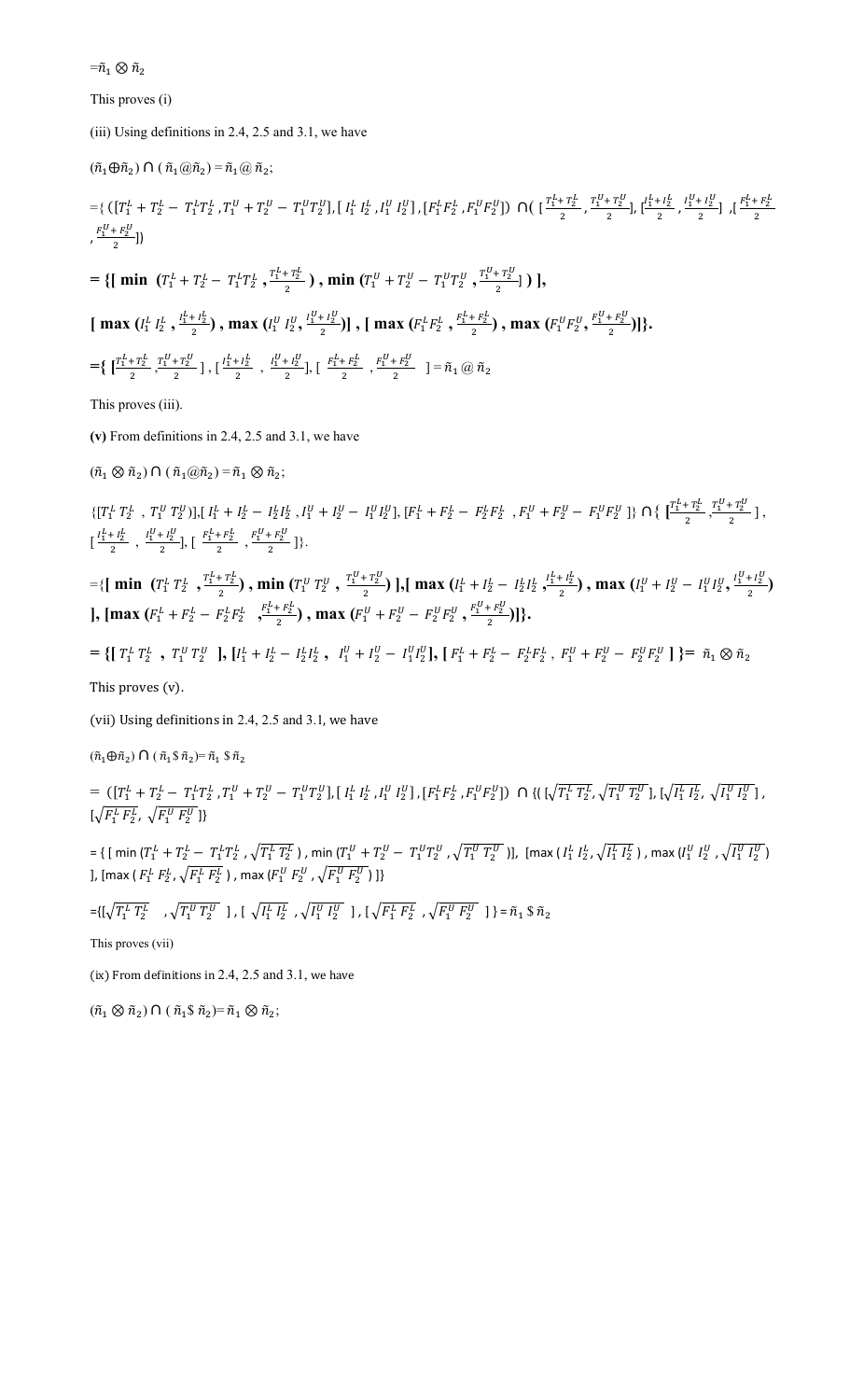$=\{[T_1^L T_2^L , T_1^U T_2^U], [I_1^L + I_2^L - I_2^L I_2^L , I_1^U + I_2^U - I_1^U I_2^U], [F_1^L + F_2^L - F_2^L F_2^L , F_1^U + F_2^U - F_1^U F_2^U]\}$   $\cap \{[\sqrt{T_1^L T_2^L}, T_1^U + T_2^U + I_2^U] \}$ ,  $\sqrt{T_1^U T_2^U}$  ], [  $\sqrt{I_1^L I_2^L}$  ,  $\sqrt{I_1^U I_2^U}$  ], [  $\sqrt{F_1^L F_2^L}$  ,  $\sqrt{F_1^U F_2^U}$  ]}  $=\{ [\min (T_1^L T_2^L , \sqrt{T_1^L T_2^L})$ ,  $\min (T_1^U T_2^U , \sqrt{T_1^U T_2^U})]$ ,  $[\max (I_1^L + I_2^L - I_2^L I_2^L , \sqrt{I_1^L I_2^L})$ ,  $\max (I_1^U + I_2^U - I_1^U I_2^U,$  $\sqrt{I_1^U I_2^U}$ )], [max ( $F_1^L + F_2^L - F_2^L F_2^L$ ,  $\sqrt{F_1^L F_2^L}$ ), max ( $F_1^U + F_2^U - F_1^U F_2^U$ ,  $\sqrt{F_1^U F_2^U}$ )]}  $=\left\{\left[\begin{array}{cc}T_{1}^{L} \ T_{2}^{L} \end{array}\right.,\left[\begin{array}{cc}I_{1}^{L}+I_{2}^{L}-I_{2}^{L}I_{2}^{L} \end{array}\right.,I_{1}^{U}+I_{2}^{U}-I_{1}^{U}I_{2}^{U}\end{array}\right],\left[\begin{array}{cc}F_{1}^{L}+F_{2}^{L}-F_{2}^{L}F_{2}^{L} \end{array}\right.,\left[F_{1}^{U}+F_{2}^{U}-F_{1}^{U}F_{2}^{U}\end{array}\right]\right\}=\widetilde{n}_{1}\otimes\widetilde{n}_{2}$ This proves (ix) (xiii) From definitions in 2.3, 2.5 and 3.1, we have  $(\tilde{n}_1 \otimes \tilde{n}_2) \cap (\tilde{n}_1 \# \tilde{n}_2) = \tilde{n}_1 \otimes \tilde{n}_2;$  $=\{[T_1^L T_2^L, T_1^U T_2^U], [I_1^L + I_2^L - I_2^L I_2^L, I_1^U + I_2^U - I_1^U I_2^U], [F_1^L + F_2^L - F_2^L F_2^L, F_1^U + F_2^U - F_1^U F_2^U]\}\cap \{([T_1^L + T_2^L, T_2^L + T_2^U, T_2^U + T_2^U, T_2^U + T_2^U, T_2^U + T_2^U, T_2^U + T_2^U, T_2^U + T_2^U, T_2^U + T_2^U,$  $\frac{c_{11}r_{2}}{T_{1}^{L}+T_{2}^{L}}$ ,  $2T_1^U$   $T_2^U$  $\frac{2 T_1^U T_2^U}{T_1^U + T_2^U}, \left[\frac{2 I_1^L I_2^L}{I_1^L + I_2^L}\right]$  $\frac{2 \, I_1^L \, I_2^L}{I_1^L + I_2^L}$ ,  $\frac{2 \, I_1^U \, I_2^U}{I_1^U + I_2^U}$  $\frac{2 \, I_1^U \, I_2^U}{I_1^U + I_2^U}$  ,  $\left[\frac{2 \, F_1^L \, F_2^L}{F_1^L + F_2^L}\right]$  $\frac{2 F_1^L F_2^L}{F_1^L + F_2^L}$ ,  $\frac{2 F_1^U F_2^U}{F_1^U + F_2^U}$  $\frac{F_1^U + F_2^U}{F_1^U + F_2^U}$ ={ [ min ( $T_1^L$   $T_2^L$  ,  $\frac{2\,T_1^L\,T_2^L}{T^L + T^L}$  $\frac{2\,T_1^L\,T_2^L}{T_1^L\!+\,T_2^L}$ ) , min ( $T_1^U$   $T_2^U$  ,  $\frac{2\,T_1^U\,T_2^U}{T_1^U\!+\,T_2^U}$  $\frac{2\,T_1^U\,T_2^U}{T_1^U+T_2^U}$  ) ] , [ max ( $I_1^L+I_2^L- \,I_2^L I_2^L$  ,  $\frac{2\,I_1^L\,I_2^L}{I_1^L+I_2^L}$  $\frac{2 \, I_1^L \, I_2^L}{I_1^L + I_2^L}$ ) , max( $I_1^U + I_2^U - I_1^U I_2^U \frac{2 \, I_1^U \, I_2^U}{I_1^U + I_2^U}$  $\frac{Z I_1 I_2}{I_1^U + I_2^U}$ ], [ max  $(F_1^L + F_2^L - F_2^L F_2^L , \frac{2 F_1^L F_2^L}{F_{1+F}^L} )$  $\frac{f_2 F_1^L F_2^L}{F_1^L + F_2^L}$ ), max $(F_1^U + F_2^U - F_1^U F_2^U$  ,  $\frac{2 F_1^U F_2^U}{F_1^U + F_2^U}$  $\frac{F_1^U + F_2^U}{F_1^U + F_2^U}$ ]}  $=\{ [T_1^L T_2^L, T_1^U T_2^U], [I_1^L + I_2^L - I_2^L I_2^L, I_1^U + I_2^U - I_1^U I_2^U], [F_1^L + F_2^L - F_2^L F_2^L, F_1^U + F_2^U - F_1^U F_2^U] \} = \tilde{n}_1 \otimes \tilde{n}_2$ This proves (xiii). This proves the theorem. **3.8. Theorem**. For  $\tilde{n}_1$  and  $\tilde{n}_2 \in \text{INSs}(X)$ , then following relations are valid:  $(i)$   $(\tilde{n}_1 \# \tilde{n}_2)$  \$  $(\tilde{n}_1 \# \tilde{n}_2) = \tilde{n}_1 \# \tilde{n}_2;$ **(ii)**  $(\tilde{n}_1 \oplus \tilde{n}_2)$  \$  $(\tilde{n}_1 \oplus \tilde{n}_2) = \tilde{n}_1 \oplus \tilde{n}_2$ ; **(iii)**  $(\tilde{n}_1 \otimes \tilde{n}_2)$  \$  $(\tilde{n}_1 \otimes \tilde{n}_2) = \tilde{n}_1 \otimes \tilde{n}_2$ ;  $(iv) (\tilde{n}_1 @ \tilde{n}_2) \$  $((\tilde{n}_1 @ \tilde{n}_2) = \tilde{n}_1 @ \tilde{n}_2;$ **(v)**  $(\tilde{n}_1 \# \tilde{n}_2)$  @  $(\tilde{n}_1 \# \tilde{n}_2) = \tilde{n}_1 \# \tilde{n}_2$ ;  $(vi)$   $(\tilde{n}_1 \oplus \tilde{n}_2)$   $\omega$   $(\tilde{n}_1 \otimes \tilde{n}_2) = \tilde{n}_1 \omega \tilde{n}_2;$  $(vii)$   $(\tilde{n}_1 \cup \tilde{n}_2)$   $(\tilde{n}_1 \cap \tilde{n}_2) = \tilde{n}_1 \tilde{m}_2;$  $(viii) (\tilde{n}_1 \cup \tilde{n}_2)$  \$  $(\tilde{n}_1 \cap \tilde{n}_2) = \tilde{n}_1$  \$  $\tilde{n}_2$ ;  $(\mathbf{i} \mathbf{x}) (\tilde{n}_1 \cup \tilde{n}_2) \# (\tilde{n}_1 \cap \tilde{n}_2) = \tilde{n}_1 \# \tilde{n}_2;$ **Proof.** The proofs of these results are the same as in the above proof **3.9. Theorem** For every two  $\tilde{n}_1$  and  $\tilde{n}_2 \in \text{INSs}(X)$ , we have:  $($ **i**)  $((\tilde{n}_1 \cup \tilde{n}_2) \oplus (\tilde{n}_1 \cap \tilde{n}_2)) \oplus ((\tilde{n}_1 \cup \tilde{n}_2) \otimes (\tilde{n}_1 \cap \tilde{n}_2)) = \tilde{n}_1 \oplus \tilde{n}_2;$  $(\hat{\mathbf{n}}_1 \cup \hat{\mathbf{n}}_2)$ # $(\hat{\mathbf{n}}_1 \cap \hat{\mathbf{n}}_2)$ ) \$  $((\hat{\mathbf{n}}_1 \cup \hat{\mathbf{n}}_2)$   $(\hat{\mathbf{n}}_1 \cap \hat{\mathbf{n}}_2)$  $) = \hat{\mathbf{n}}_1$ \$ $\hat{\mathbf{n}}_2$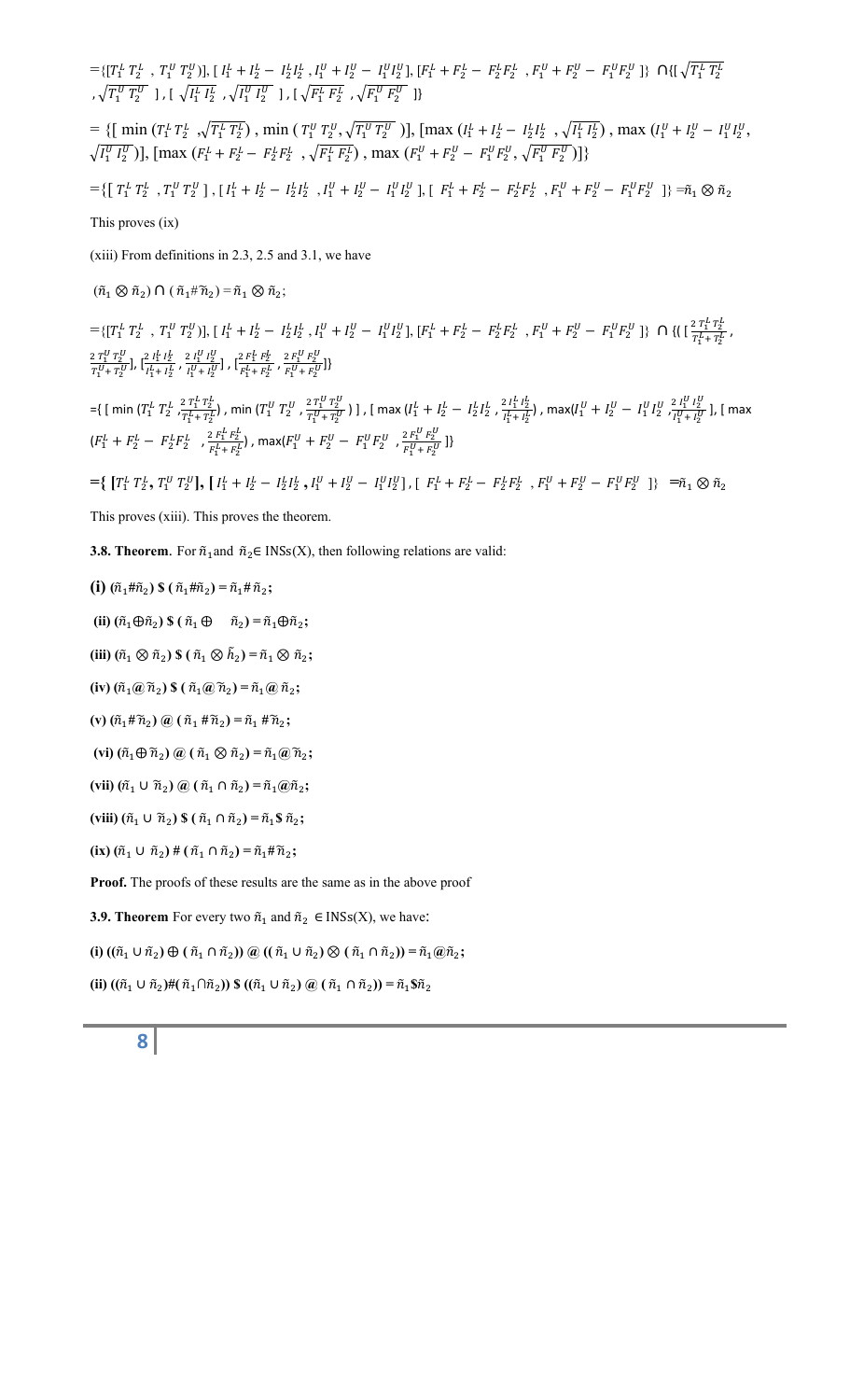$(\tilde{m}_1 \oplus \tilde{n}_2) \cup (\tilde{n}_1 \otimes \tilde{n}_2) \oplus ((\tilde{n}_1 \oplus \tilde{n}_2) \cap (\tilde{n}_1 \otimes \tilde{n}_2)) = \tilde{n}_1 \oplus \tilde{n}_2;$ 

 $\tilde{h}(iv)$   $((\tilde{n}_1 \oplus \tilde{n}_2) \cup (\tilde{n}_1 \oplus \tilde{n}_2)) \oplus ((\tilde{n}_1 \otimes \tilde{n}_2) \cap (\tilde{n}_1 \oplus \tilde{n}_2)) = \tilde{n}_1 \oplus \tilde{n}_2;$ 

 $(\mathbf{v}) ((\tilde{n}_1 \oplus \tilde{n}_2) \cup (\tilde{n}_1 \oplus \tilde{n}_2)) \otimes ((\tilde{n}_1 \otimes \tilde{n}_2) \cap (\tilde{n}_1 \oplus \tilde{n}_2)) = \tilde{n}_1 \otimes \tilde{n}_2;$ 

 $(\mathbf{v} \mathbf{i}) ((\tilde{n}_1 \oplus \tilde{n}_2) \cup (\tilde{n}_1 \mathbb{S} \tilde{n}_2)) \otimes ((\tilde{n}_1 \otimes \tilde{n}_2) \cap (\tilde{n}_1 \mathbb{S} \tilde{n}_2)) = \tilde{n}_1 \otimes \tilde{n}_2;$ 

 $(\tilde{m}_1 \oplus \tilde{n}_2) \cup (\tilde{n}_1 \oplus \tilde{n}_2) \oplus ((\tilde{n}_1 \oplus \tilde{n}_2) \cap (\tilde{n}_1 \# \tilde{n}_2)) = \tilde{n}_1 \$ 

**Proof**. In the following, we prove (i) and (iii), other results can be proved analogously.

 $(i)$  From definitions in 2.4, 2.5 and 3.1, we have

 $((\tilde{n}_1 \cup \tilde{n}_2) \oplus (\tilde{n}_1 \cap \tilde{n}_2)) \ @ \ ((\tilde{n}_1 \cup \tilde{n}_2) \otimes (\tilde{n}_1 \cap \tilde{n}_2)) =$ 

 $\tilde{n}_1 = \{ \left( \begin{array}{ccc} T_1^L & T_1^U \end{array} \right), \begin{array}{ccc} [I_1^L & , I_1^U \end{array} \right), \begin{array}{ccc} [F_1^L & , F_1^U \end{array} \right) \}$ 

 $\tilde{n}_2=\{ \left(\left[\; T_2^L\; ,\, T_2^U\right]\; ,\; \; \left[\; I_2^L\; ,\, I_2^U\right]\; ,\; \; \left[\; F_2^L\; ,\, F_2^U\right]\right)\}$ 

 $\tilde{n}_3 = \{ \left( \begin{array}{ccc} T_3^L, T_3^U \end{array} \right], \begin{array}{cc} [I_3^L, I_3^U] \end{array}, \begin{array}{cc} [F_3^L, F_3^U] \end{array} \}$ 

 $((\tilde{n}_1 \cup \tilde{n}_2) \oplus (\tilde{n}_1 \cap \tilde{n}_2))$  =

 $\{ \, [ \max(\,T^L_1,\,T^L_2),\, \max(\,T^U_1\,,\,T^U_2)\,\,],\, [ \min(I^L_1,\,I^L_2), \min(I^U_1,\,I^U_2)\,\,],\, [ \min(I^L_1,\,F^L_2), \min(I^U_1,\,F^U_2)\,\,],\, \min(I^U_1,\,I^U_2)\,\,],\, \min(I^U_1,\,I^U_2)\,\,],\, \min(I^U_1,\,I^U_2)\,\,],\, \min(I^U_1,\,I^U_2)\,\,],\, \min(I^U_1,\,I^U_2)\,\,],\,$  $\{ ,T_{2}^{U} \}$  ],  $[\max(I_{1}^{L}, I_{2}^{L})$ , max $(I_{1}^{U}, I_{2}^{U})$  ] ,  $[\max(F_{1}^{L}, F_{2}^{L})$ , max $(F_{1}^{U}, F_{2}^{U})$  ]  $\}$ .

={[ max(  $T_1^L$ ,  $T_2^L$ )+ min(  $T_1^L$ ,  $T_2^L$ ) - max(  $T_1^L$ ,  $T_2^L$ ),  $\;$  max(  $T_1^U$  , $T_2^U$ ) + min(  $T_1^U$  , $T_1^U$  , $T_2^U$  min(  $T_1^U$ , $T_2^U$ ]] ,[  $\min(I_1^L,I_2^L)\max(I_1^L,I_2^L)$ ,  $\min(I_1^U,I_2^U)\max(I_1^U,I_2^U)]$ , [  $\min(F_1^L,F_2^L)\max(F_1^L,F_2^L)$ ,  $\min(F_1^U,F_2^U)\max(F_1^U,I_2^U)$  $F_1^U, F_2^U$ ]}.

 $(\tilde{n}_1 \cup \tilde{n}_2) \otimes (\tilde{n}_1 \cap \tilde{n}_2) =$ 

 $\{ \, [ \max(\,T^L_1,\,T^L_2),\, \max(\,T^U_1\,,\,T^U_2)\, \,],\, [ \min(\,I^L_1,\,I^L_2), \min(\,I^U_1,\,I^U_2)\, \,],\, [ \min(\,F^L_1,\,F^L_2), \min(\,F^U_1,\,F^U_2)\, \,]\, \} \otimes \{ \, [ \min(\,T^L_1,\,T^L_2),\, \min(\,T^U_1,\,T^U_2)\, \,],\, \min(\,T^L_1,\,T^L_2)\, \,],\, \min(\,T^L_1,\,T^L_$  $\{ ,T_{2}^{U} \}$  ],  $[\max(I_{1}^{L}, I_{2}^{L})$ , max $(I_{1}^{U}, I_{2}^{U})$  ] ,  $[\max(F_{1}^{L}, F_{2}^{L})$ , max $(F_{1}^{U}, F_{2}^{U})$  ]  $\}$ .

 $=\{ [ \max (T_1^L, T_2^L) \min (T_1^L, T_2^L)$ , max $(T_1^U, T_2^U) \min (T_1^U, T_2^U) \}$ ,  $[ \min (I_1^L, I_2^L) + \max (I_1^L, I_2^L) - \min (I_1^L, I_2^L) \max (I_1^L, I_2^L)$ ,  $\min(I_1^U, I_2^U) + \max(I_1^U, I_2^U) - \min(I_1^U, I_2^U) \max(I_1^U, I_2^U) \]$  ,  $[\min(F_1^L, F_2^L) + \max(F_1^L, F_2^L) - \min(F_1^L, F_2^L) \max(F_1^L, F_2^L)$  $\min(F_1^U, F_2^U)$  +  $\max(F_1^U, F_2^U)$  -  $\min(F_1^U, F_2^U)$   $\max(F_1^U, F_2^U)$ ]}.

 $((\tilde{n}_1 \cup \tilde{n}_2) \oplus (\tilde{n}_1 \cap \tilde{n}_2))$  @  $((\tilde{n}_1 \cup \tilde{n}_2) \otimes (\tilde{n}_1 \cap \tilde{n}_2))$  =

 $\{\left[\frac{\max\left(T_1^L, T_2^L\right) + \min\left(T_1^L, T_2^L\right) - \max\left(T_1^L, T_2^L\right) \min\left(T_1^L, T_2^L\right) + \max\left(T_1^L, T_2^L\right) \min\left(T_1^L, T_2^L\right) - \max\left(T_1^L, T_2^L\right) \min\left(T_1^L, T_2^L\right) \min\left(T_1^L, T_2^L\right) \min\left(T_1^L, T_2^L\right) \max\left(T_1^L, T_2^L\right) \min\left(T_1^L, T_2$ 2

 $\frac{\max(T_1^U, T_2^U) + \min(T_1^U, T_2^U) - \max(T_1^U, T_2^U)\min(T_1^U, T_2^U) + \max(T_1^U, T_2^U) \min(T_1^U, T_2^U)}{2}$ ,

 $\left[\frac{\text{min}(I_1^L, I_2^L)\text{max}(I_1^L, I_2^L) + \text{min}(I_1^L, I_2^L) + \text{max}(I_1^L, I_2^L) - \text{min}(I_1^L, I_2^L)\text{max}(I_1^L, I_2^L)}{2}, \frac{\text{min}(I_1^U, I_2^U)\text{max}(I_1^U, I_2^U) + \text{min}(I_1^U, I_2^U) + \text{max}(I_1^U, I_2^U) - \text{min}(I_1^U, I_2^U)\text{max}(I_1^U, I_2^U)}{2}\right]$ 

$$
\begin{aligned}&\Big[\frac{\text{min}\big(F_1^L, F_2^L\big)\text{max}(F_1^L, F_2^L), +\text{min}\big(F_1^L, F_2^L\big) +\text{max}\big(F_1^L, F_2^L\big)-\text{min}\big(F_1^L, F_2^L\big)\text{max}\big(F_1^L, F_2^L\big)\big)}{2},\\&\frac{\text{min}\big(F_1^U, F_2^U\big)\text{max}\big(F_1^U, F_2^U\big)+\text{min}\big(F_1^U, F_2^U\big)+\text{max}\big(F_1^U, F_2^U\big)-\text{min}\big(F_1^U, F_2^U\big)\text{max}\big(F_1^U, F_2^U\big)\big)}{2}\Big]\Big\}\\&=\Big[\frac{\text{max}\Big(\,T_1^L, T_2^L\Big)+\text{min}\Big(\,T_1^L, T_2^L\Big)}{2},\frac{\text{max}\big(\,T_1^U, T_2^U\big)}{2},+\text{min}\big(\,T_1^U, T_2^U\big)\text{min}\big(T_1^U, T_2^U\big)\Big]\Big],\end{aligned}
$$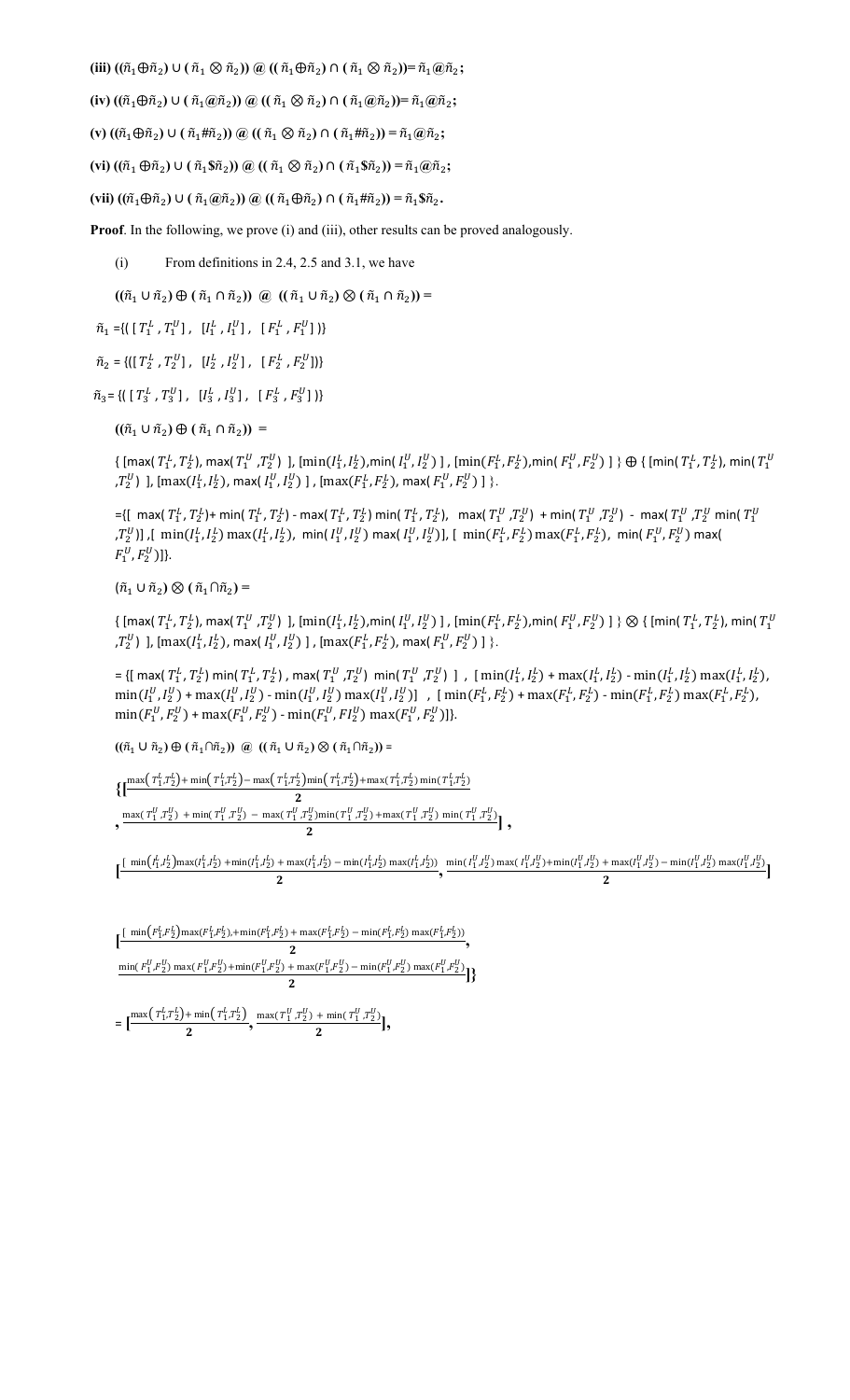$\left[\frac{\min(I_1^L, I_2^L) + \max(I_1^L, I_2^L)}{2}, \frac{\min(I_1^U, I_2^U) + \max(I_1^U, I_2^U)}{2}\right], \left[\frac{\min(F_1^L, F_2^L) + \max(F_1^L, F_2^L)}{2}, \frac{\min(I_1^U, I_2^U) + \max(I_1^U, I_2^U)}{2}\right],$  $=$   $\{[\frac{\tau_1^L + \tau_2^L}{2}, \frac{\tau_1^U + \tau_2^U}{2}], \frac{\tau_1^L}{2} \}$  $\frac{1}{2}$ <sup>L+1</sup><sup>1</sup>/<sub>2</sub><sup>L</sup>+1<sup>1</sup>/<sub>2</sub><sup>L</sup><sub>1</sub></sub>  $\left[\frac{F_1^L}{2}\right]$  $\frac{ \frac{L}{1} + F_2^L}{2}, \frac{F_1^L + F_2^L}{2} \}$  $=\tilde{n}_1(\hat{a})\tilde{n}_2$ This proves (i). (iii) From definitions in 2.4, 2.5 and 3.1, we have  $((\tilde{n}_1 \oplus \tilde{n}_2) \cup (\tilde{n}_1 \otimes \tilde{n}_2)) \otimes ((\tilde{n}_1 \oplus \tilde{n}_2) \cap (\tilde{n}_1 \otimes \tilde{n}_2)) = \tilde{n}_1 \otimes \tilde{n}_2;$  $(\tilde{n}_1 \oplus \tilde{n}_2) \cap (\tilde{n}_1 \otimes \tilde{n}_2) = \{ ([T_1^L + T_2^L - T_1^L T_2^L, T_1^U + T_2^U - T_1^U T_2^U], [I_1^L I_2^L, I_1^U I_2^U], [F_1^L F_2^L, F_1^U F_2^U] \} \cap$  $\{[T_1^L\ T_2^L\ ,\ T_1^U\ T_2^U)], [\ I_1^L+I_2^L-I_2^L I_2^L\ , I_1^U+I_2^U-I_1^U I_2^U],\ [F_1^L+F_2^L-F_2^L F_2^L\ ,\ F_1^U+F_2^U-F_1^U F_2^U]\}$  $=$ {  $\left[ \min \left( T_1^L + T_2^L - T_1^L T_2^L , T_1^L T_2^L \right) , \min \left( T_1^U + T_2^U - T_1^U T_2^U , T_1^U T_2^U \right) \right],$  $\left[ \max \left( I_1^L I_2^L, I_1^L + I_2^L - I_2^L I_2^L \right), \max \left( I_1^U I_2^U, I_1^U + I_2^U - I_1^U I_2^U \right) \right],$  $\left[ \max \left( F_1^L F_2^L , F_1^L + F_2^L - F_2^L F_2^L \right), \max \left( F_1^U F_2^U , F_1^U + F_2^U - F_1^U F_2^U \right) \right] \right\}.$  $=\left\{\left[T_1^L\ T_2^L\right],\left[T_1^L\ T_2^U\right],\left[I_1^L+I_2^L-I_2^LI_2^L\right],I_1^U+I_2^U-I_1^UI_2^U\right],\left[F_1^L+F_2^L-F_2^LF_2^L\right],\left[F_1^U+F_2^U-F_1^UF_2^U\right]\right\}$  $(\tilde{n}_1 \oplus \tilde{n}_2) \cup (\tilde{n}_1 \otimes \tilde{n}_2) = \{ ([T_1^L + T_2^L - T_1^L T_2^L, T_1^U + T_2^U - T_1^U T_2^U], [I_1^L I_2^L, I_1^U I_2^U], [F_1^L F_2^L, F_1^U F_2^U] \} \cup$  $\{[T_1^L\ T_2^L\ ,\ T_1^U\ T_2^U)],\ [\ I_1^L+I_2^L-I_2^L I_2^L\ ,\ I_1^U+I_2^U-I_1^U I_2^U],\ [F_1^L+F_2^L-F_2^L F_2^L\ ,\ F_1^U+F_2^U-F_1^U F_2^U\ ]$  $= \{ [\max (\ T_1^L + T_2^L - T_1^L T_2^L , T_1^L T_2^L ) , \max (T_1^U + T_2^U - T_1^U T_2^U , T_1^U T_2^U ) ] \}$  $\begin{bmatrix} \min (I_1^L I_2^L, I_1^L + I_2^L - I_2^L I_2^L), \min (I_1^U I_2^U, I_1^U + I_2^U - I_1^U I_2^U) \end{bmatrix}$ ,  $\begin{bmatrix} \min (F_1^L F_2^L, F_1^L + F_2^L - F_2^L F_2^L), \min (F_1^U F_2^U, F_1^U + F_2^L F_2^U) \end{bmatrix}$  $F_2^U - F_1^U F_2^U$  )]}  $=\{ \; [T_1^L + T_2^L - T_1^L T_2^L \; \; , T_1^U + T_2^U - T_1^U T_2^U], \; [I_1^L \; I_2^L \; \; , I_1^U \; I_2^U \; \; ] \; , \; [ \; F_1^L F_2^L , F_1^U F_2^U ] \; \}$  $((\tilde{n}_1 \oplus \tilde{n}_2) \cup (\tilde{n}_1 \otimes \tilde{n}_2)) \otimes ((\tilde{n}_1 \oplus \tilde{n}_2) \cap (\tilde{n}_1 \otimes \tilde{n}_2)) = \{ \begin{bmatrix} \frac{T_1^L T_2^L + T_1^L + T_2^L - T_1^L T_2^L}{2} & , \frac{T_1^U T_2^U + T_1^U + T_2^U - T_1^U T_2^U}{2} \end{bmatrix}, \begin{bmatrix} \frac{T_1^U T_2^U + T_1^U + T_2^U - T_1^U T_2^U}{2} \end{bmatrix} \}$  $[\begin{array}{c} \frac{I_1^L + I_2^L - I_2^L I_2^L + I_1^L I_2^L}{2} \end{array}, \frac{I_1^U + I_2^U - I_1^U I_2^U + I_1^U I_2^U}{2} \end{array}] \big\}$  $=\left\{\begin{bmatrix} & \frac{T_1^L + T_2^L}{2} \\ 2 & , & \frac{T_1^U + T_2^U}{2} \end{bmatrix}, \begin{bmatrix} & \frac{I_1^L + I_2^L}{2} \\ 2 & , & \frac{I_1^U + I_2^U}{2} \end{bmatrix}, \begin{bmatrix} & \frac{I_1^L + F_2^L}{2} \\ 2 & , & \frac{I_1^U + I_2^U}{2} \end{bmatrix}\right\}$ 

 $Hence, ((\tilde{n}_1 \oplus \tilde{n}_2) \cup (\tilde{n}_1 \otimes \tilde{n}_2)) \omega ((\tilde{n}_1 \oplus \tilde{n}_2) \cap (\tilde{n}_1 \otimes \tilde{n}_2)) = \tilde{n}_1 \omega \tilde{n}_2$ 

This proves (iii).

#### **4. Conclusion**

In this paper we have defined three new operations on interval neutrosophic sets based on the arithmetic mean, geometrical mean, and respectively harmonic mean, which involve different defining functions. Several related results have been proved and the characteristics of the interval neutrosophic sets revealed.